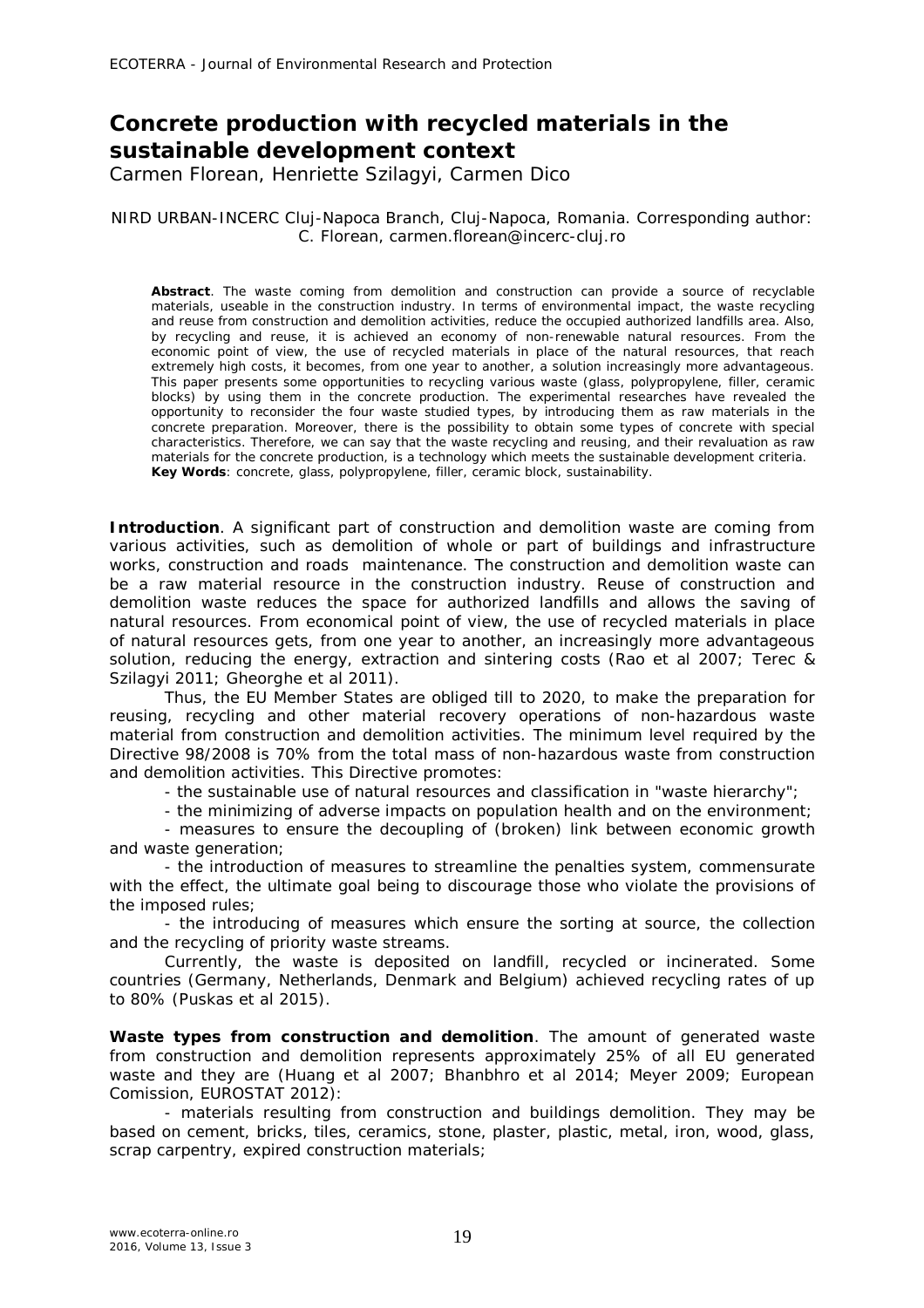- materials resulting from the construction and maintenance of access roads and associated structures. In this category are pitch, sand, gravel, asphalt, stone construction, pitch substances, substances with hydraulic or bituminous binders;

- excavated material during construction activities, decommissioning, dredging, remediation etc. Eg soil, gravel, clay, sand, rocks, vegetables scraps.

- construction and demolition waste which contain polychlorinated biphenyls compounds and similar (generically called PCB): glues containing PCBs, flooring based on resin containing PCBs, electrical equipment (ex. capacitors) which contain oil with PCBs, fireproof substances, used substances for dust control (eg. in asphalt mixtures), special adhesives, plasticizers (concrete joints filling material, rubber elements used for woodwork sealing), dyes etc. (Huang et al 2007).

Figure 1 shows the distribution of different types of waste in the total mass.



Figure 1.Collected waste composition (Puskas et al 2015).

Construction and demolition waste is classified to the 17th category, according to the Waste European Catalogue and in Romania, are regulated by Government Decision no. 856/2002 concerning the waste management records and for waste list approving, including the hazardous wastes. Of the 44 types of construction and demolition waste, 16 are classified as hazardous waste (Puskas et al 2015; Huang et al 2007; Bhanbhro et al 2014; Meyer 2009; European Comission, EUROSTAT 2012).

**Waste valorisation**. The waste valorisation operation is based on the criterion of endof-waste statute, because, it becomes a new material. An important step for waste quality establishing or that of new material, is the assessment of its quality. If the material meets the quality standards, it will be considered a new product. The compliance with such standards must be guaranteed by controlling the whole recovery process from the used waste management, through production process and applied technologies to the needs of the product. It can provide a qualitative evaluation map, which analyzes the final product from both technical point of view as well as environmental impact. The obtained new product shall fulfill requirements under specific harmonized European Norms (Puskas et al 2015).

The waste energy valorisation, the composting, the recycling of metals, paper, glass and plastics, and other waste streams, including their transforming into secondary raw materials through which can be substituted the natural resources, should be encouraged as a priority, in the near future. Through these recycling and reusing operations of construction and demolition waste, it contributes significantly to the reduction of greenhouse gas (GHG emissions). For illustration it was selected from literature the following data, listed in Table 1.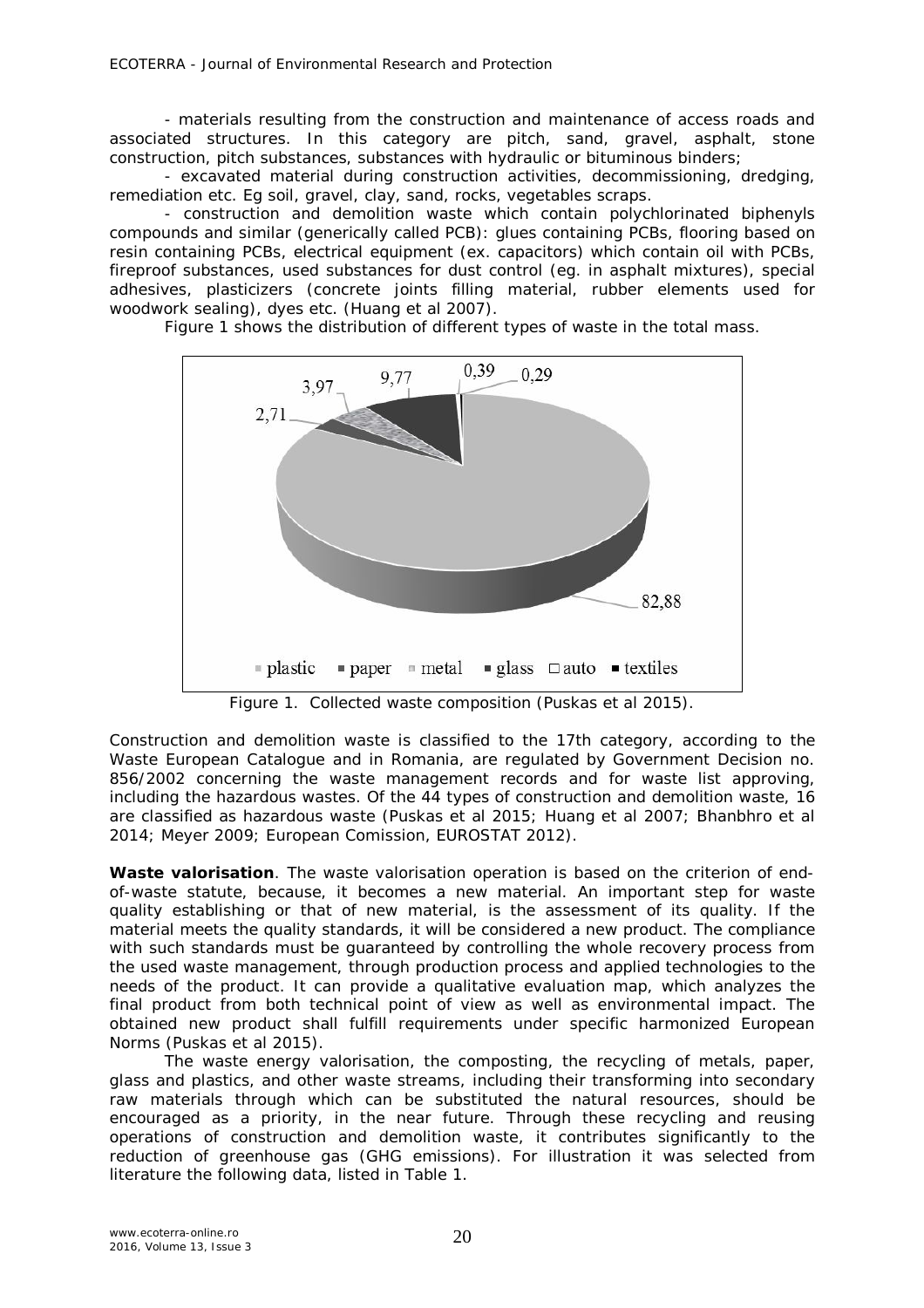Table 1

Main Sources of Greenhouse Gases Emissions (European Comission 2010)

| Efficient use measures for resources                                            | GES associated emissions                |
|---------------------------------------------------------------------------------|-----------------------------------------|
| Hazardous waste treatment                                                       | 875 kg $CO2 - eq.$ per tonne of waste   |
| Saved GES emissions as a result of the use of waste storage alternative methods |                                         |
| Valorisation with energy recovery of organic waste                              | 90 kg $CO2 - eq.$ per tonne of waste    |
| Valorisation with energy recovery of of paper                                   | 700 kg $CO2 - eq.$ per tonne of waste   |
| and cardboard                                                                   |                                         |
| Valorisation with energy recovery of plastic                                    | 1290 kg $CO2 - eq.$ per tonne of waste  |
| Paper and cardboard recycling                                                   | 680 kg $CO2 - eq.$ per tonne of waste   |
| Glass recycling                                                                 | 1720 kg $CO2 - eq.$ per tonne of waste  |
| Metal recycling                                                                 | 4110 kg $CO2 - eq$ . per tonne of waste |
| Biowaste composting                                                             | 80 kg $CO2 - eq.$ per tonne of waste    |
| Anaerobic digestion of biowaste                                                 | 180 kg $CO2 - eq$ . per tonne of waste  |
|                                                                                 |                                         |

The recycling rate of construction and demolition (R) is expressed as a percentage and represents the ratio between the amount of construction and demolition waste recovered as materials and the waste amount from construction and generated demolition.

However, analyzing the developments for the past four years 2007-2010, it notes, that beginning with 2009, a decrease of the generated waste amount, both as average in the UE as well as for the most Member States. But this development is estimated that is due to, mainly, economic crisis and less to prevention measures. Regarding the municipal waste generation indicators, according to Eurostat data (European Comission 2010; MECC 2014), in the year 2010, for Romania, the amount was 365 kg / resident / year, with 27% lower than the European average (502 kg / resident / year) (Figure 2). The evolution of these indicators, in the range 1995-2008, is similar in both cases of evolution of generated municipal waste quantities.



Figure 2. Generated municipal waste structure in the period 2006-2010 (European Comission 2010).

*Glass.* The glass is considered a waste, one of the most difficult to use. In the process of storing, this material is not affected by water, air, sunlight or frost. In addition, the glass is resistant to corrosion so that the material does not disintegrate under the influence of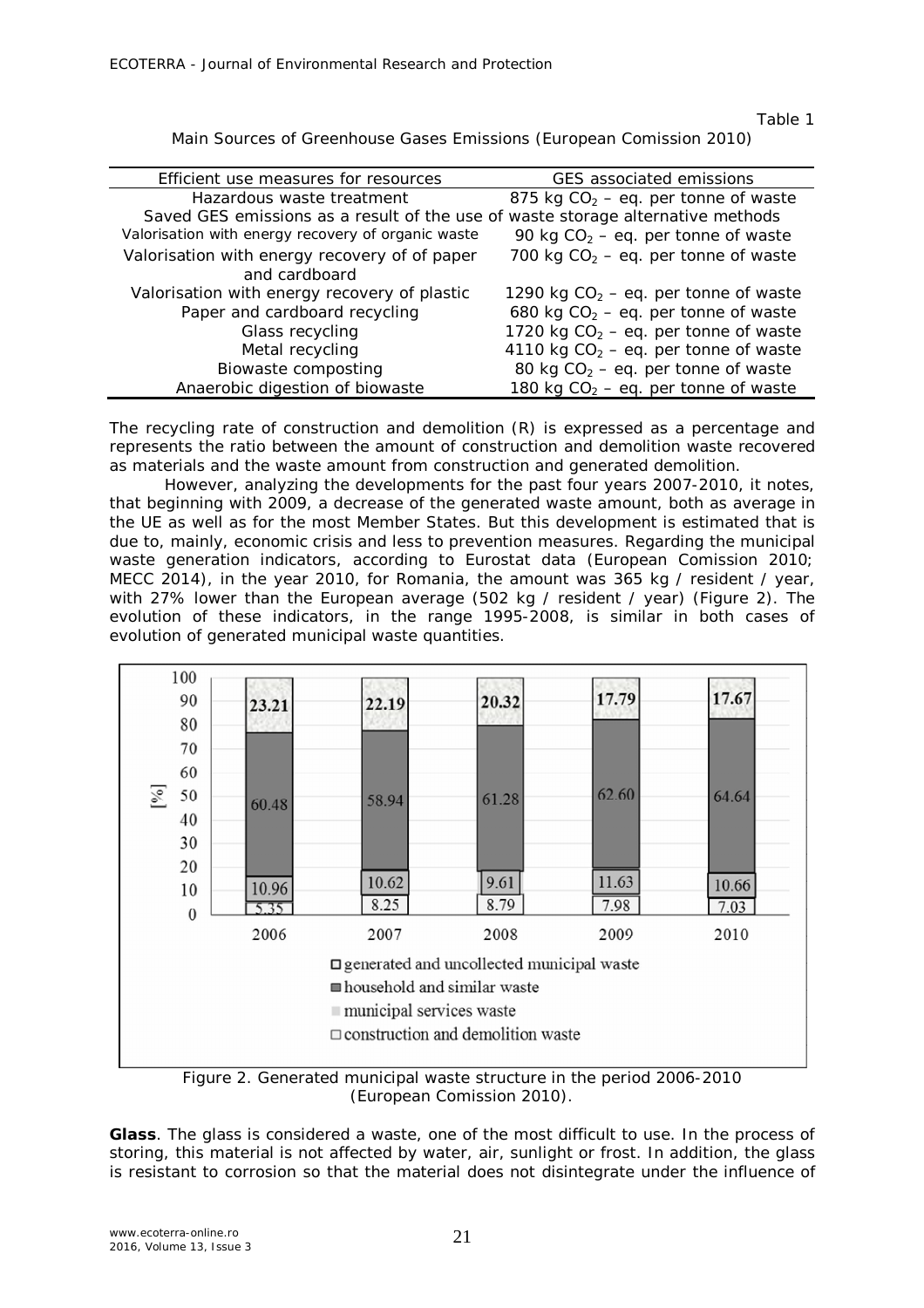organic compounds, mineral, bio, salts, such as fungi and bacteria. Therefore, compared with organic waste (paper, food waste, etc.) which are completely decomposed after 1-3 years, the glass could be maintained, without destroying, decades or even hundreds of years (Huang et al 2007).

The amount of unused glass shards, in accordance with the Institute of Secondary Resources, represented in 2000 years, more than 2.5 million tons. Among the variety of urban waste, the broken glass occupies one of the leading positions, more than 20% of the total. Many world's research centers have developed in recent years top programs for recycling broken glass. For example, in the US, there were conducted studies, by experts from the Faculty of Engineering and Applied Science at Columbia University (New York), on aggregates replacement with glass (Terec & Szilagyi 2011).

These studies have shown that the broken pieces of glass of poor quality together with different colored glass, which have high contamination levels, can be used in the concrete production and in the asphalt achieving, as filler in construction, replacing the natural aggregates. The asphalt with crushed glass (Figure 3), a mixture of 10-20% glass shards with asphalt, is suitable only for roads with speed limits under 60 km / h, because it offers a poor adherence of the tires, at high speeds. As an aggregate material, the broken glass has many of the gravel properties, so that the demand is largely dependent on the gravel prices and the broken glass prices.



Figure 3. Asphalt-containing waste glass (Huang et al 2007).

Industrial applications include the use of some glass pieces or of some very small fragments, as blasting medium. Many glass beads manufacturers, glass art objects manufacturers and decorative plates manufacturer use, as raw material, the recycled glass shards. The reflective beads, used on the roads to improve the drivers safety, are made from recycled glass, too.

The concrete with recycled glass has a comparable strength, to that of conventional concrete, and fiberglass has the same bonding results as cement. Under optimum conditions, this material can be perfectly integrated into the environment, but only in areas without large fluctuations in the weather. It is well known that glass is sensitive to alcalo-silica reactions. When this silicon reacts with the cement hydroxide ions, it formes silica gel which causes cracks in the cement and creates the possibility for absorbing the water. Also, the residual material on glass, as organic particles, may adversely affect the concrete strength. Yet, the concrete with glass waste produced by well-controlled process technology is successfully used in the construction of polished floors or countertops tables (Huang et al 2007).

*Polypropylene.* Through his studies in the 40s, the romanian engineer Gogu Constantinescu introduces and details the concept of polypropylene fiber reinforced concrete, being among the promoters of this new material. The reinforcing fibers are made from pure polypropylene by a conventional extrusion process (cooling with water). These, through various transformation processes reach to outstanding physical and mechanical characteristics (tensile strength, tenacity and elongation) (Meyer 2009).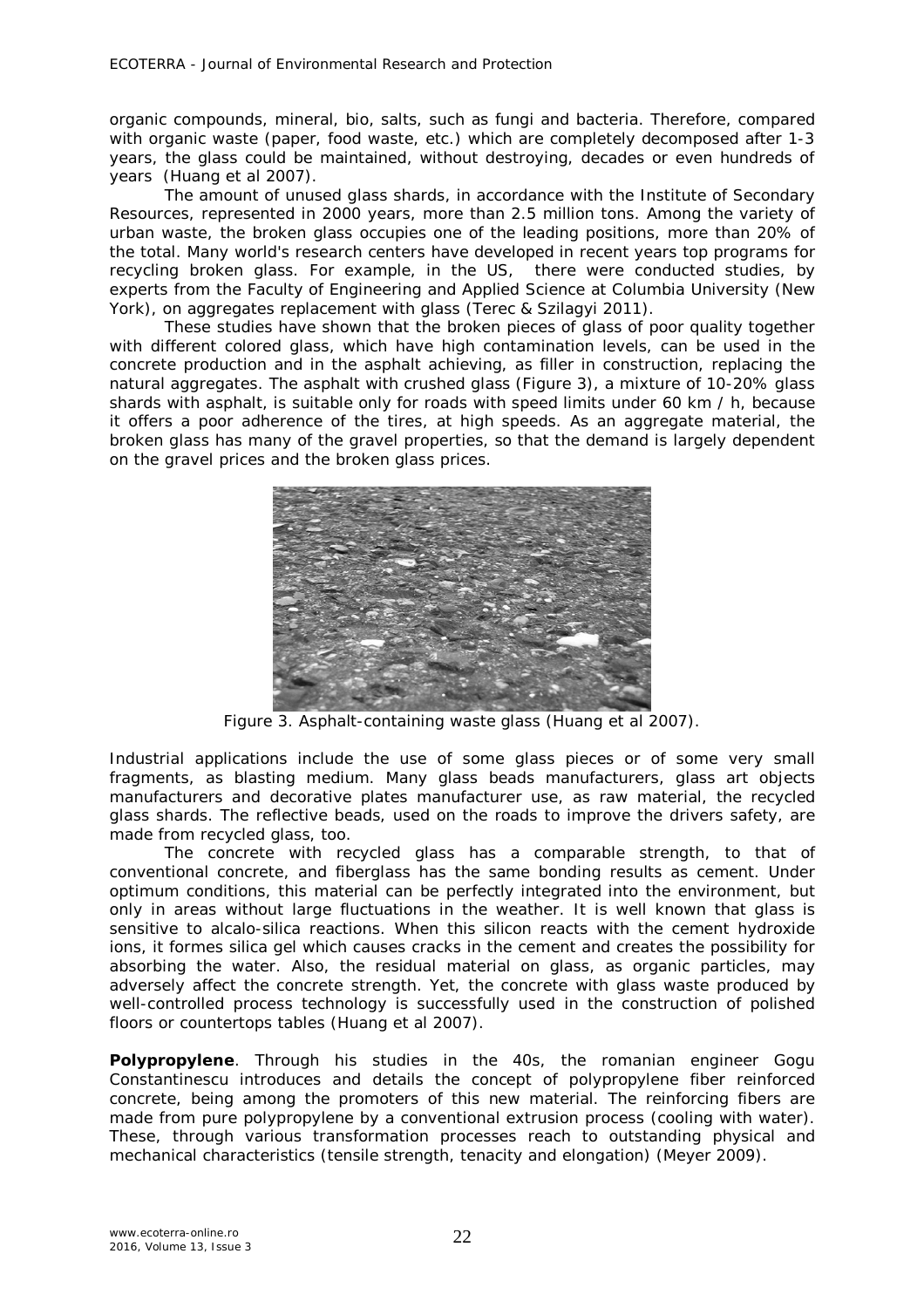The process continues by cutting the fibers to various sizes from 5 mm to 70 mm, and packing in water-soluble paper bags. While cutting, the fibers are coated with a superplasticizing thin film that gives them a upper slip and the freedom to disperse tridimensional throughout the mixture, without to be necessary to add in concrete or in mortars other additives.

The polypropylene is absolutely inert and stable, it does not corrode, it is resistant to alkali, it is antistatic and anti-magnetic, with a virtually unlimited durability. At room temperature it is resistant to all organic solvents, and not dangerous. Polypropylene reinforcing fibers improve the properties of concrete. The dispersed reinforcing with polypropylene fibers is advantageous in the case of the necessity of using a small percentage of reinforcement or in the case of the constructive reinforcement to common reinforced concrete.

Polypropylene reinforcing fibers increase the plasticity and workability of concretes and mortars, eliminating segregation and concrete and mortars compaction. The using possibilities of reinforced concrete with dispersed polypropylene reinforcing fibers are increasing due to improved cracking behavior, to shrinkage decreasing in the drying process, to shear strength increasing, to wear resistance increasing, impact and freezethaw cycles, reducing permeability to water and water vapors. An important area are the construction elements subjected to dynamic loading, to which it can increase the energy takeover ability at this effort. In the case of some works with large cargoes or joining an increased gauge, it appears necessary the fiber reinforcement (ACI 2002).

Fiber reinforced concrete is used for: industrial floors; exterior platforms, parking lots, concrete runways; airport runways; foundations tram lines; consolidation with injected concrete and reinforced concrete for tunnels and slopes; prefabricated elements for any destinations; foundations with high dynamic loading; concrete pipe; retaining walls; thin facade elements; foundations of machine tools.

*Limestone filler.* Limestone filler is a product obtained through dry crushing of the limestone with a high content of calcium carbonate (CaCO<sub>3</sub> > 95%) and gravity sorting. The resulted product is stored in big capacity silos under controlled temperature and humidity, to not be altered its physico-chemical properties.

The limestone filler is used in various fields such as: road construction (it is a basic component for the preparation of asphalt mixtures) or in construction elements exposed to corrosive environments (Bhanbhro et al 2014). This material is also used for the floors achievement, for insulation works in construction, as a raw material in the glass industry, in the production of adhesives, sealants, fine plasters for finishing works, in the chemical industry for the detergents production, in energy industry in the wastewater treatment process, in the ceramics industry and in agriculture as soil fertilizer or as mineral supplement for animals.

Research has shown that certain changes made to self-compacting concrete, by viscosity increasing, has been achieved by adding fine part, in this case was limestone filler, with high density. Thus, the self-compacting concrete (BAC) is considered a new concrete, which successfully replaces the classic, that imposes vibration to put into place (Gheorghe et al 2011). Thus, the self-compacting concrete advantages are that it allows the realization of high quality concrete elements, saving time, labor and energy. Selfcompacting concrete (BAC) can be classified as "green concrete" due to energy savings and noise reduction (Terec & Szilagyi 2011).

*Concrete and ceramic masonry bodies.* Of the total rubble amount (concrete and ceramic masonry bodies) resulting from the recycling, about 80% comes from civil engineering (buildings) and the rest from urbanistic buildings, roads and bridges (Bhanbhro et al 2014). The rubble that comes from civil engineering demolition work is expressed as m<sup>3</sup>rubble /m<sup>2</sup> of built area. The construction activity rubble represents about 3% of the used materials. The resulted rubble of renovation / modernization / restoration activities is about 2% of the originally used material.

The rubble recycling involves a complex process of manually collecting of wood, stone, metals, plastics or glass impurities, followed by loosening of the resulting material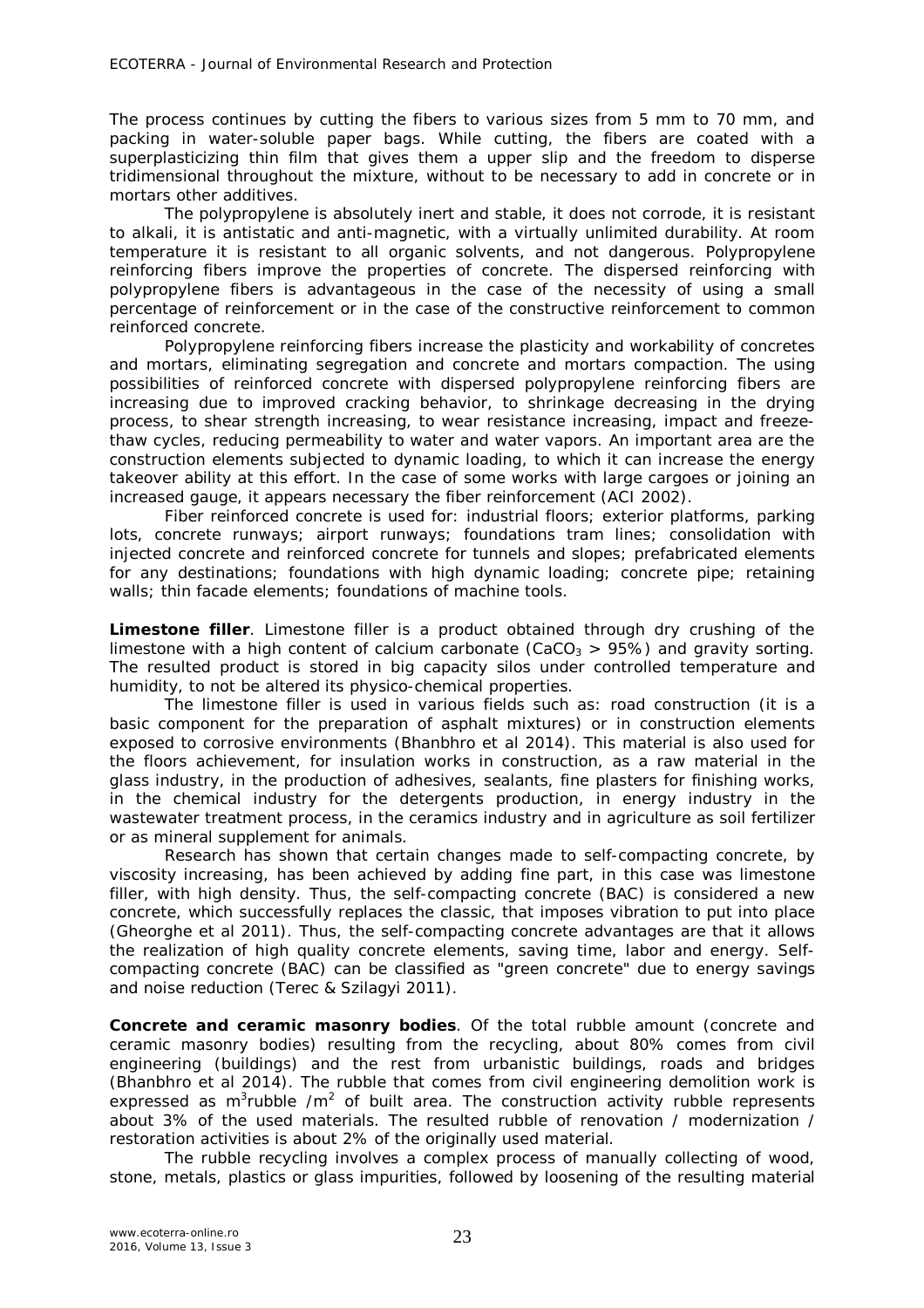on conveyor belts at different speeds, the manual separation (performed on the bands, too), separating of fine material from rubble through different sieves (depending on the desired particle size), followed by temporary storage till to sail respectively to valorisation of "recycled aggregates."

The recycled aggregates can be used for the roads foundation layers and mounds, as unbound mixtures with homogeneous granulation or for mixtures preparation for low resistance concretes. These, like the natural aggregates, do not have all the same features, so that, depending on their specific performances, they are more or less suitable for certain applications. It is therefore, of great importance, to know their properties and their behavior regarding various factors (strength, exposure to freezethaw cycles or water, etc.), rather than knowing their origin (Sabau 2013).

The recycled aggregates can be used as aggregates for lightweight concrete with good insulation properties. The concretes with recycled aggregates have the bulk density between 1350 kg/m<sup>3</sup> and 1700 kg/m<sup>3</sup> and the compressive strength of 30-250 daN/cm<sup>2</sup>. Because, through drying, it happens large shrinkages, they can not be used in monolithic construction of large dimensions, being indicated only for foundations (Huang et al 2007).

**Conclusions**. Construction and demolition waste provides a substantial source of raw material for construction works and others. Research conducted so far show that waste can be capitalized on construction sites, demolition of refurbishments and there are more important their characteristics than their origin source. Construction waste must be collected separately, taking into account the cleanliness and contamination by harmful substances. Avoiding contamination, which can cause future problems, it is essential to ensure the resistance degree and exploitation safety, providing a satisfactory sustainability, pollution reduction on long term and it is vital to the health of users.

Construction and demolition waste recycling reduces the need for land for stockpiling. Research conducted so far shows that a proper waste management reduces the production costs of new construction materials. The biggest problem regarding the waste management, is not related to its quality, but regarding the quantity generated. Waste production in Europe reaches 850 million tons/year of which, in many countries, a large proportion is stockpiled. Thus, it must mandatory introduce the pre-sorting at source, in homogeneous groups, which reduces the recycling or disposal cost and ensures a better quality of recycled products.

The onsite waste valorisation is advantageous due to the null cost of transport, regarding both waste and aggregates.

Because of their origin, the recycled aggregates are hardly marketed. Therefore, the price of recycled aggregates should be kept at least 20% lower than that of natural aggregates.

To permanently remove the prejudices of all users, it is necessary to define as soon as possible, the criteria for determining when waste ceases to be regarded as such and becomes material (end of waste).

## **References**

American Cconcrete Institute (ACI) Committee 544, 2002 State-of-the-art report on fiber reinforced concrete. ACI 544, 1R-96.

Bhanbhro R., Memom I., Asari A., Shah A., Memom B. A., 2014 Properties evoluation of concrete using local used bricks as coarse aggregate. Engineering 6(5):211-216.

European Comission, EUROSTAT, 2012 The Report regarding the Environment State.

European Parliament, Official Journal of the European L312/3 of 22.11.2008 - Directive 2008/98/EC of the European Parliament and of the Council of 19 November 2008 on waste and repealing certain, Directives. Available at: http://eur-lex.europa.eu/legalcontent/EN/TXT/PDF/?uri=CELEX:32008L0098& from=EN. Accessed: March, 2016.